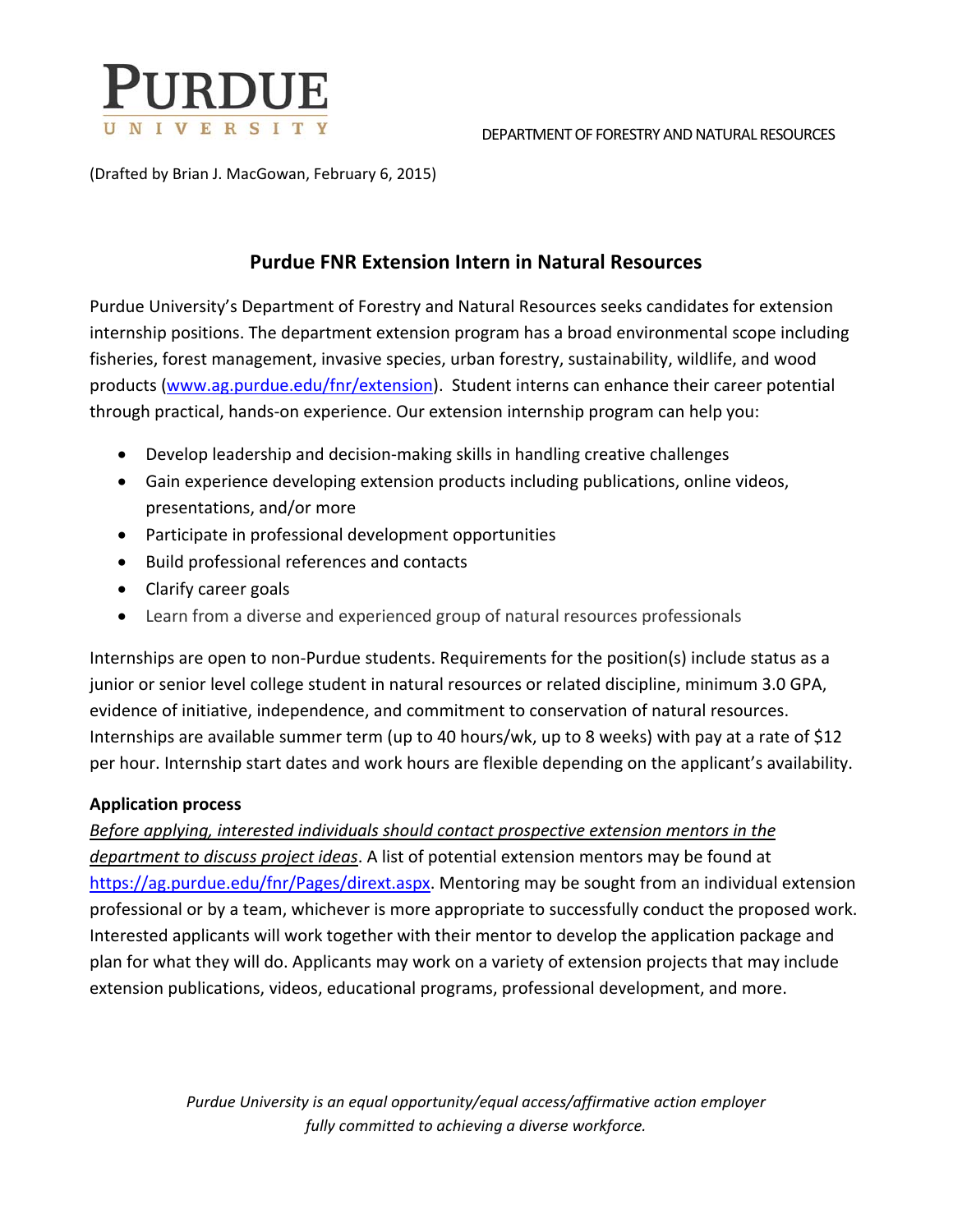To apply to the Natural Resources Extension Internship program candidates must submit:

- a) names of one or more extension professionals who have agreed to serve as mentors for the proposed project,
- b) a resume,
- c) a proposal drafted in cooperation with the prospective mentor(s) describing the work to be undertaken,
- d) two references, and
- e) a statement of support from the proposed mentor(s) not to exceed one page.

Materials should be submitted via email as a single pdf file to macgowan@purdue.edu with the subject line "Application: Extension Internship in Natural Resources". The deadline for receiving completed applications is **March 1, 2015**.

Applications may propose projects that complement, extend, or synthesize existing efforts and interests of the extension professional (mentor). The proposal must identify the RREA issue(s) and goals (s) (see addendum) to be addressed, describe the objective(s) of the proposed work, describe the methods and timetable used to meet the objective(s), explain the expected results and deliverables, and describe how the impact of the work will be evaluated for each RREA reporting metric. The proposal is limited to three (3) single‐spaced pages, not including tables, figures, or references, using one‐inch margins and a minimum 11‐point standard font.

Applications will be judged on overall quality including applicant suitability, and the merit and feasibility of the proposal. For additional information, please contact Brian MacGowan, Extension Specialist and Co-coordinator of Extension (macgowan@purdue.edu).

### **RREA Background**

The Renewable Resources Extension Act (RREA), Public Law 95‐306, was passed June 30, 1978 to address educational needs in managing the nation's renewable resources. Funds are appropriated annually by the Congress and allocated to the various States by U.S. Department of Agriculture under an established formula. RREA funds for Indiana, administered by Purdue University's Department of Forestry and Natural Resources, are used on programs to help woodland and rural landowners enhance forest health and wildlife resources. Read the 2012-16 RREA Strategic Plan for more information about the program.

*The FNR Extension Internship Program is funded by the Renewable Resources Extension Act*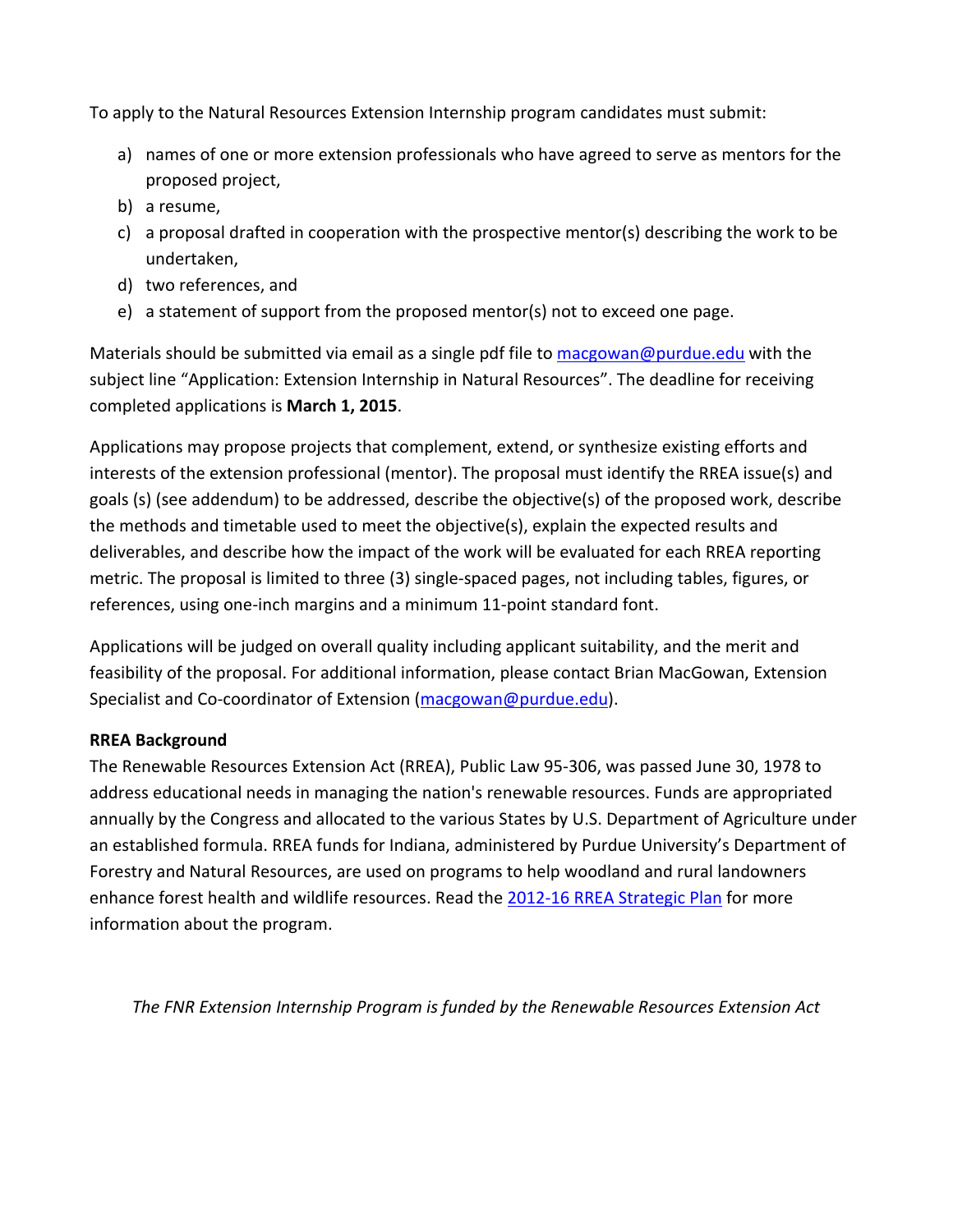# **Section 3**

# **National Quantitative Indicators (Outputs and Outcomes) for Annual Reporting, By Goal**

### **Instructions**

- Report indicator data on all Extension projects for which RREA funds were **directly** used for **partial** or **total** program costs.
- Report **as much indicator data as possible** under the issues you have identified and described in the 5-year Plan of Work. You may not immediately have access to all indicator data requested, but begin collecting such data to report in the future.
- If you have additional data that does not match the national-level indicators, do not hesitate to include it in the narrative section of the annual accomplishment report, Popular Report, and/or add it to the National Indicators spreadsheet provided by NIFA.
- RREA institutions are strongly encouraged to allocate 8-10% of RREA funds for program evaluation.

## **Definitions**

- **Direct contacts** are people reached through:
	- o Face-to-face contact (workshops, field days, conferences, demonstrations, etc.)
	- o One-on-one education (office and field visits, phone conversations, e-mail and other electronic consultations)
- **Indirect contacts** are people reached through:
	- o Newsletters (electronic, print)
	- o Website "hits" and downloads
	- o DO NOT INCLUDE: public service announcements, mass media (radio, TV, newspapers, magazines, or billboard announcements.
- **Awareness**: The individual is conscious of something that is relevant but may not have a full understanding of it. For RREA purposes, awareness will be documented through counts of direct and indirect contacts.
- **Knowledge:** The individual has a clear understanding of explicit factual information about a particular topic that they did not have before. For RREA purposes, knowledge is best documented through evaluation with direct contacts.
- **Implementation:** The individual has put into practice on a regular basis, a new technique or innovation that they had not done before. For RREA purposes, intent to implement is not equivalent to implementation. Implementation is best documented through evaluation with direct contacts.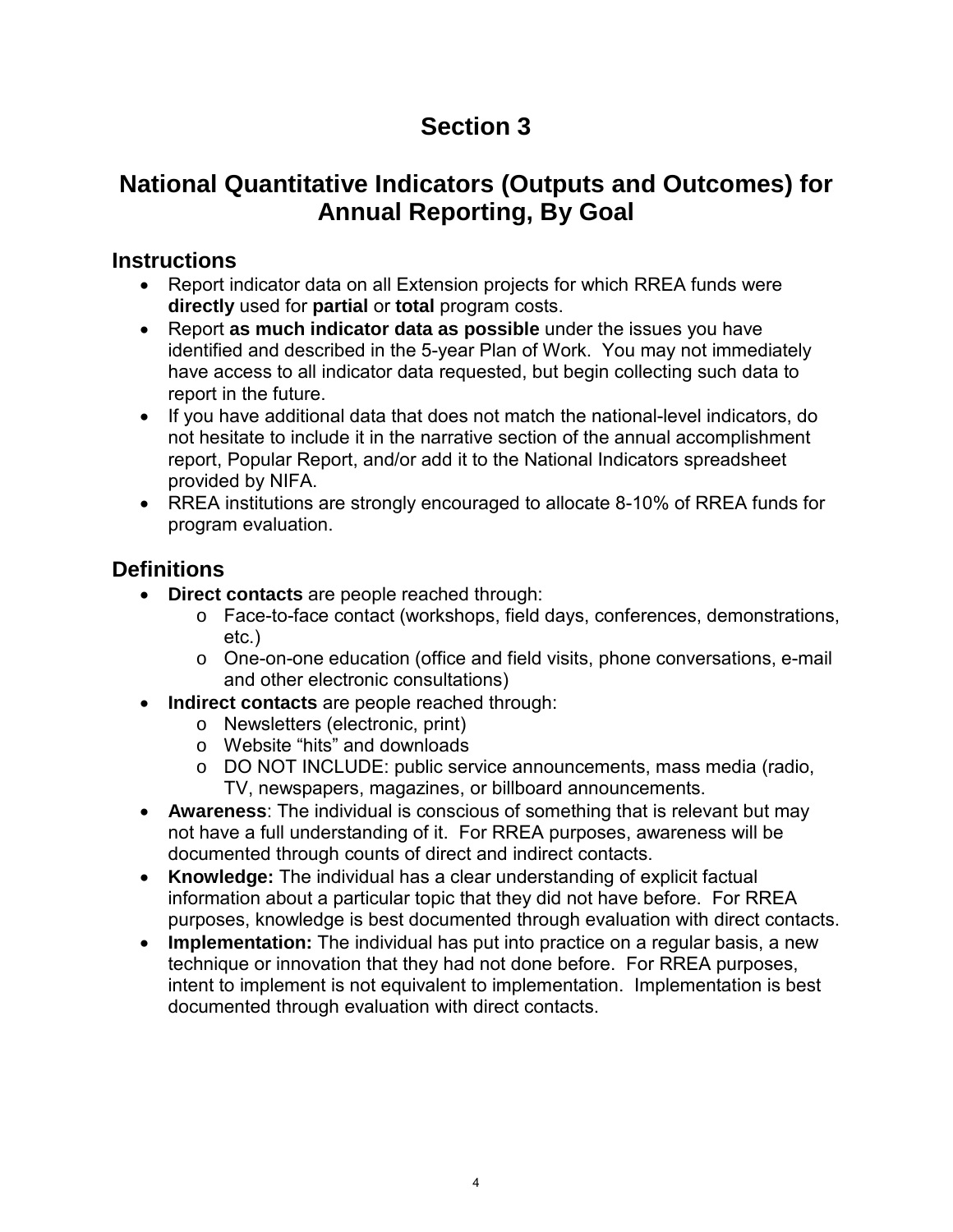## **GOAL 1: Ensuring Healthy Ecosystems**

Issue: Invasive Species

- 1. Number of educational events conducted for forest and range landowners and managers on the environmental and economic impacts of invasive species.
- 2. Number of direct and indirect contacts who increased awareness of exotic invasive species.
- 3. Number of forest and range landowners and managers who increased knowledge of at least one exotic invasive species and its control.
- 4. Number of private landowners and managers and public land users and managers who implemented at least one management program to prevent or control exotic invasive species.
- 5. Number of acres that received management to prevent or control exotic invasive species on private land.
- 6. Number of acres that received management to prevent or control exotic invasive species on public land.
- 7. Number of invasive species related social media products, web-based products, and communication tools.

Issue: Land Conversion, Fragmentation, and Parcelization

- 1. Number of educational events conducted for landowners and managers on options to minimize land-use conversion of forest and rangelands.
- 2. Number of direct and indirect contacts who increased awareness of options to minimize land-use conversion of forest and rangelands.
- 3. Number of direct contacts who increased knowledge about options to minimize land-use conversion of forest and rangelands.
- 4. Number of landowners who implemented at least one new practice to ensure the retention of current land uses.
- 5. Number of acres protected from conversion to ensure retention of current forest and rangeland uses.
- 6. Number of land conversion, fragmentation and parcelization related social media products, web-based products, and communication tools.

Issue: Climate Variability

- 1. Number of educational events for forest and range landowners, natural resource managers, and/or industry clients related to climate science, mitigation and/or adaptation.
- 2. Number of direct and indirect contacts who increased awareness of climate variability.
- 3. Number of direct and indirect contacts who increased knowledge of climate variability.
- 4. Number of climate variability related social media products, web-based products, and communication tools.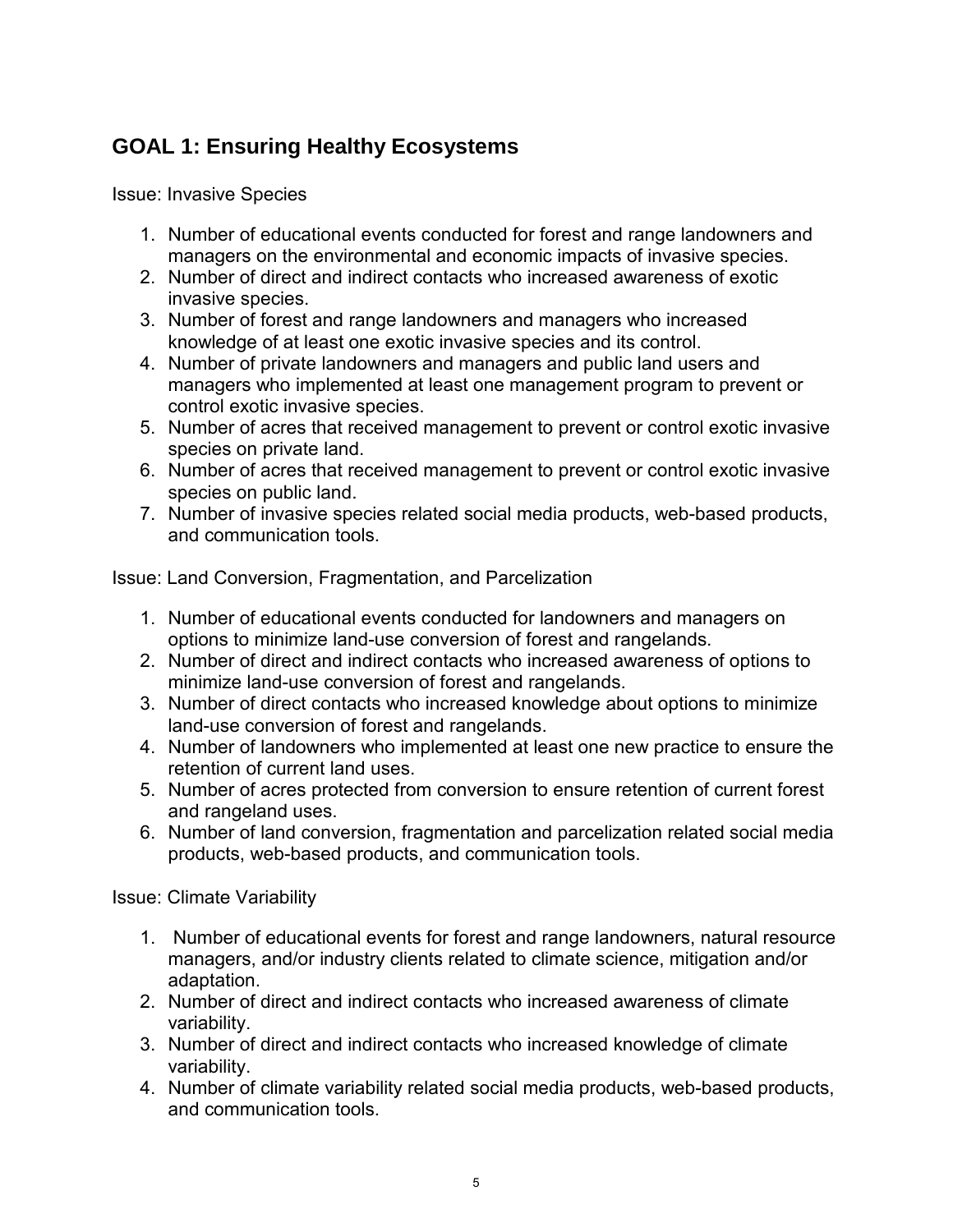- 5. Number of forest and range landowners, natural resource managers, and/or industry clients who adopt at least one climate adaptation or mitigation strategy.
- 6. Number of acres of forest and rangeland managed to adapt to or mitigate effects of climate-related disturbances.

Issue: Forest and Rangeland Water and Wetland Resources

- 1. Number of educational events conducted for forest and range landowners and managers on the value, importance and management implications of wetland resources.
- 2. Number of direct and indirect contacts who increased awareness of wetland resources.
- 3. Number of forest and range landowners and managers who increased knowledge of wetland resources.
- 4. Number of private landowners and managers and public land users and managers who implemented at least one management practice or program with regard to wetland resources.
- 5. Number of new acres under management for wetland resources on private land.
- 6. Number of new acres under management for wetland resources on public land.
- 7. Number of wetland resources related social media products, web-based products, and communication tools.

## **GOAL 2: Enhancing Economic Benefits**

Issue: Economic Opportunities for Individuals and Communities

- 1. Number of educational events conducted for forest and range landowners and managers on forest, range, fish, and wildlife based income-generating opportunities.
- 2. Number of direct and indirect contacts who increased awareness of forest, range, fish, and wildlife based income-generating opportunities.
- 3. Number of direct and indirect contacts with citizens, landowners, and community leaders who increased awareness of the contribution of forest, range, fish, and wildlife resources to local and regional economies.
- 4. Number of forest, range, fish, and wildlife income-generating businesses created or expanded.
- 5. Number of new jobs created in forest, range, fish, and wildlife resources.
- 6. Estimated number of dollars earned or saved by forest, range, fish, and wildlife income-generating businesses.
- 7. Number of economic opportunity related social media products, web-based products, and communication tools.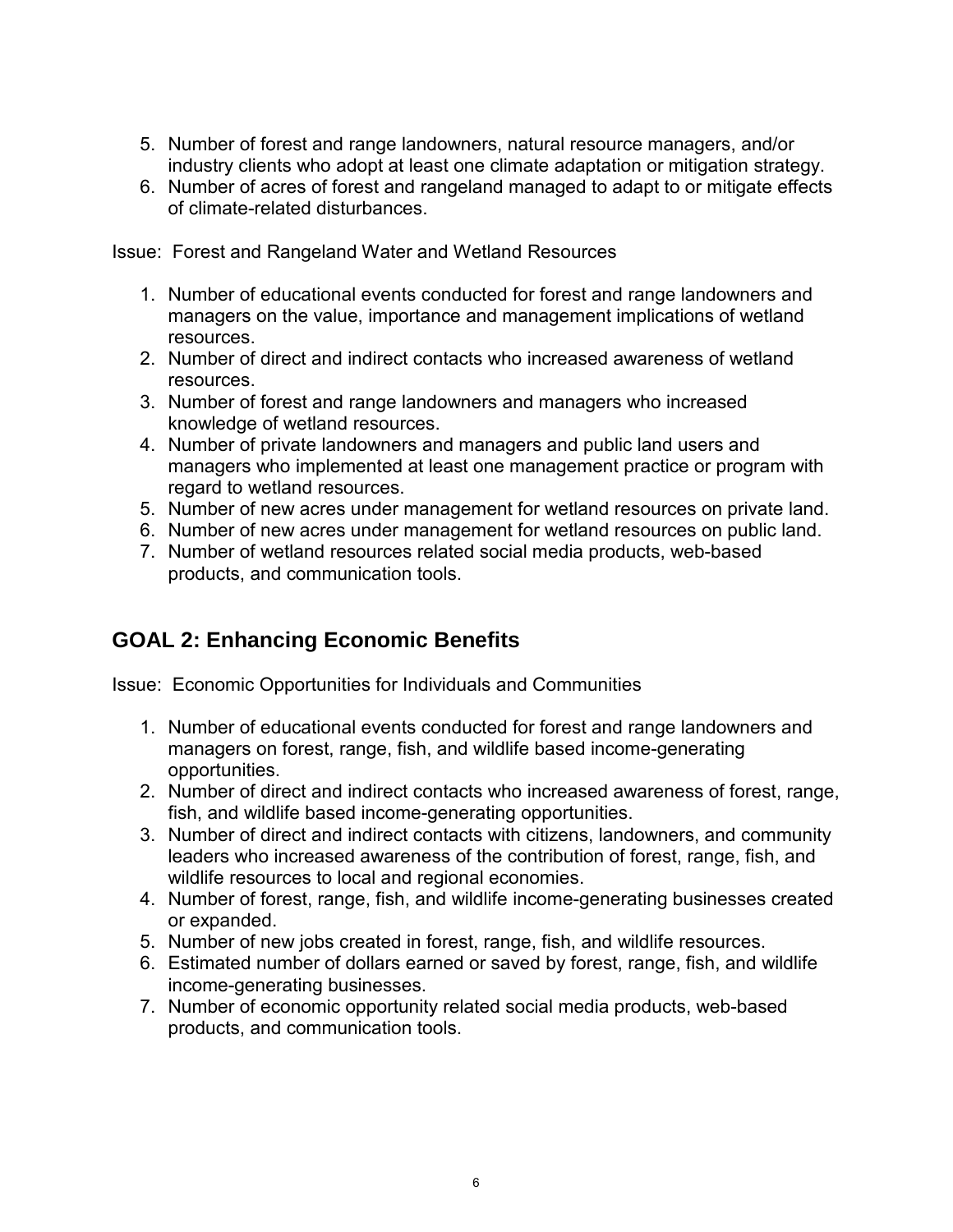#### Issue: Biomass for Energy

- 1. Number of educational events for forest and range landowners, natural resource managers, and/or industry clients related to the production and use of biomass for energy.
- 2. Number of direct and indirect contacts who developed an awareness of biomass and bioenergy.
- 3. Number of direct and indirect contacts who increased knowledge of biomass and bioenergy.
- 4. Number of new bioenergy enterprises developed, based on biomass use from forest or rangelands.
- 5. Number of forest or range landowners who have implemented at least one biomass-related management practice.
- 6. Number of existing companies who have adopted bioenergy as a new energy source, or who have produced energy from forest and range biomass sources.
- 7. Number of new jobs created as a result of bioenergy enterprises.
- 8. Number of biomass and bioenergy related social media products, web-based products, and communication tools.

#### Issue: Ecosystem Services

- 1. Number of educational events conducted for forest and range landowners and managers on ecosystem services opportunities and barriers.
- 2. Number of direct and indirect contacts who increased awareness of ecosystem services.
- 3. Number of forest and range landowners and managers who increased knowledge of ecosystem services.
- 4. Number of private landowners and managers and public land users and managers who implemented at least one management activity with regard to ecosystem services.
- 5. Number of new acres under production for ecosystem services on private land.
- 6. Number of new acres under production for ecosystem services on public land.
- 7. Number of new forest, range, fish, and wildlife ecosystem services businesses created or expanded.
- 8. Number of new jobs created in forest, range, fish, and wildlife resources based on ecosystem services.
- 9. Estimated number of dollars earned or saved by forest, range, fish, and wildlife ecosystem service income-generating businesses.
- 10.Number of ecosystem services related social media products, web-based products, and communication tools.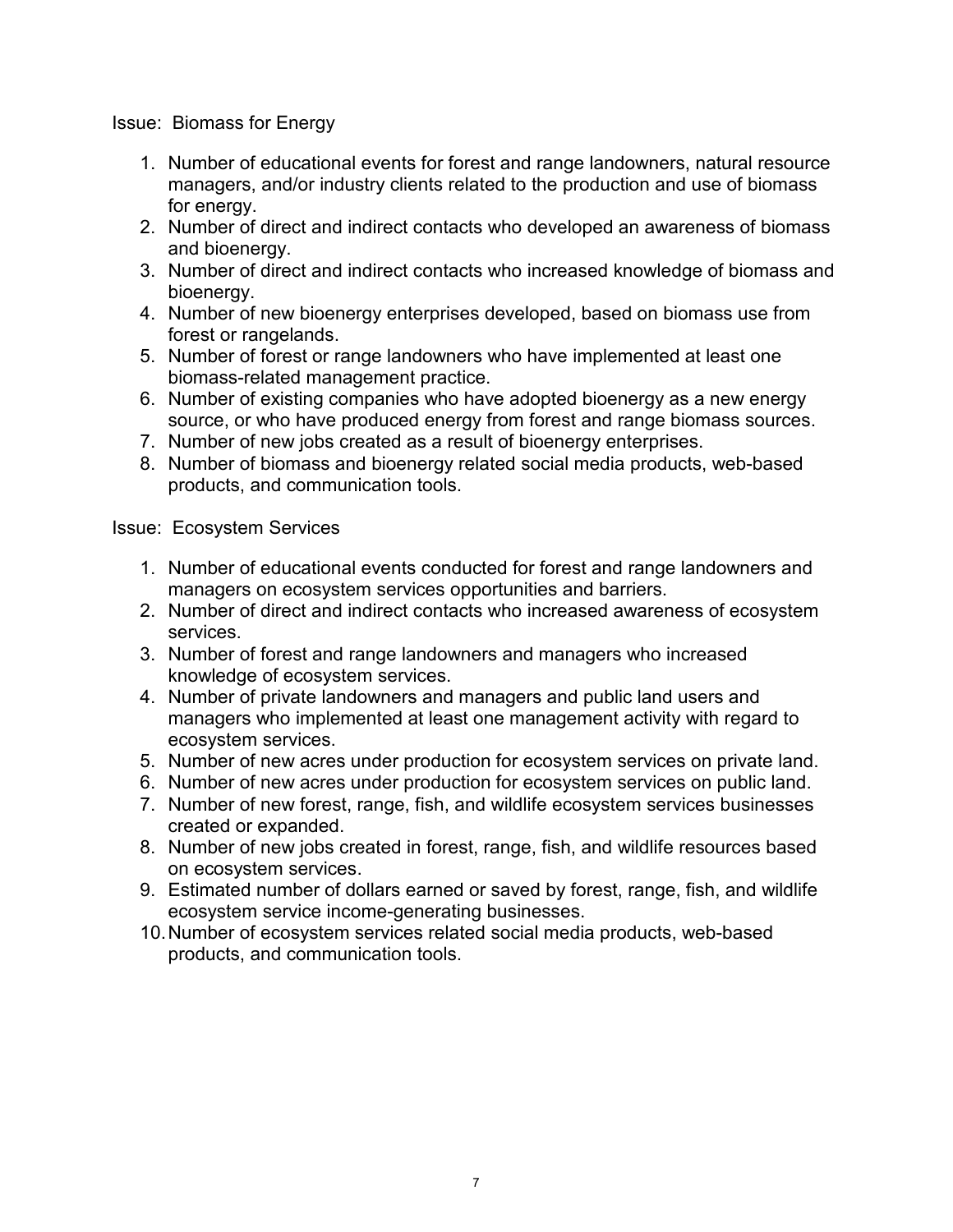### **GOAL 3: Enhancing Resource Management on Working Forests and Rangelands**

Issue: Forest Stewardship and Health

- 1. Number of educational events conducted for forest landowners and managers on the benefits and opportunities of forest stewardship practices.
- 2. Number of forest landowners and managers trained to develop forest stewardship plans.
- 3. Number of direct and indirect contacts who increased awareness of the benefits and opportunities of forest stewardship practices.
- 4. Number of direct contacts who increased knowledge of the benefits and opportunities of forest stewardship practices.
- 5. Number of forest stewardship plans initiated, supported or developed with Extension support/involvement.
- 6. Number of forest landowners who implemented at least one new forest stewardship practice.
- 7. Number of acres on which forest management was improved.
- 8. Number of forest stewardship and health related social media products, webbased products, and communication tools.

Issue: Rangeland Stewardship and Health

- 1. Number of educational events conducted for rangeland owners and managers on vegetation, water, and animal management on rangelands.
- 2. Number of direct and indirect contacts who increased awareness of vegetation, water, and animal management on rangelands.
- 3. Number of direct contacts who increased knowledge of vegetation management, water management, and animal management on rangelands.
- 4. Number of acres on which rangeland management was improved.
- 5. Number of range landowners and managers who implemented at least one new range management practice.
- 6. Number of rangeland stewardship and health related social media products, webbased products, and communication tools.

Issue: Forest and Rangeland Wildlife and Fisheries Resources

- 1. Number of educational events conducted for forest and range landowners and managers on wildlife and/or fish habitat management principles and practices.
- 2. Number of direct and indirect contacts who increased awareness of wildlife and/or fish habitat management principles and practices.
- 3. Number of direct contacts who increased knowledge of wildlife and/or fish habitat relationships.
- 4. Number of landowners who implemented at least one new wildlife and/or fish habitat management practice.
- 5. Number of acres/and or stream miles on which wildlife and/or fish habitat is improved.